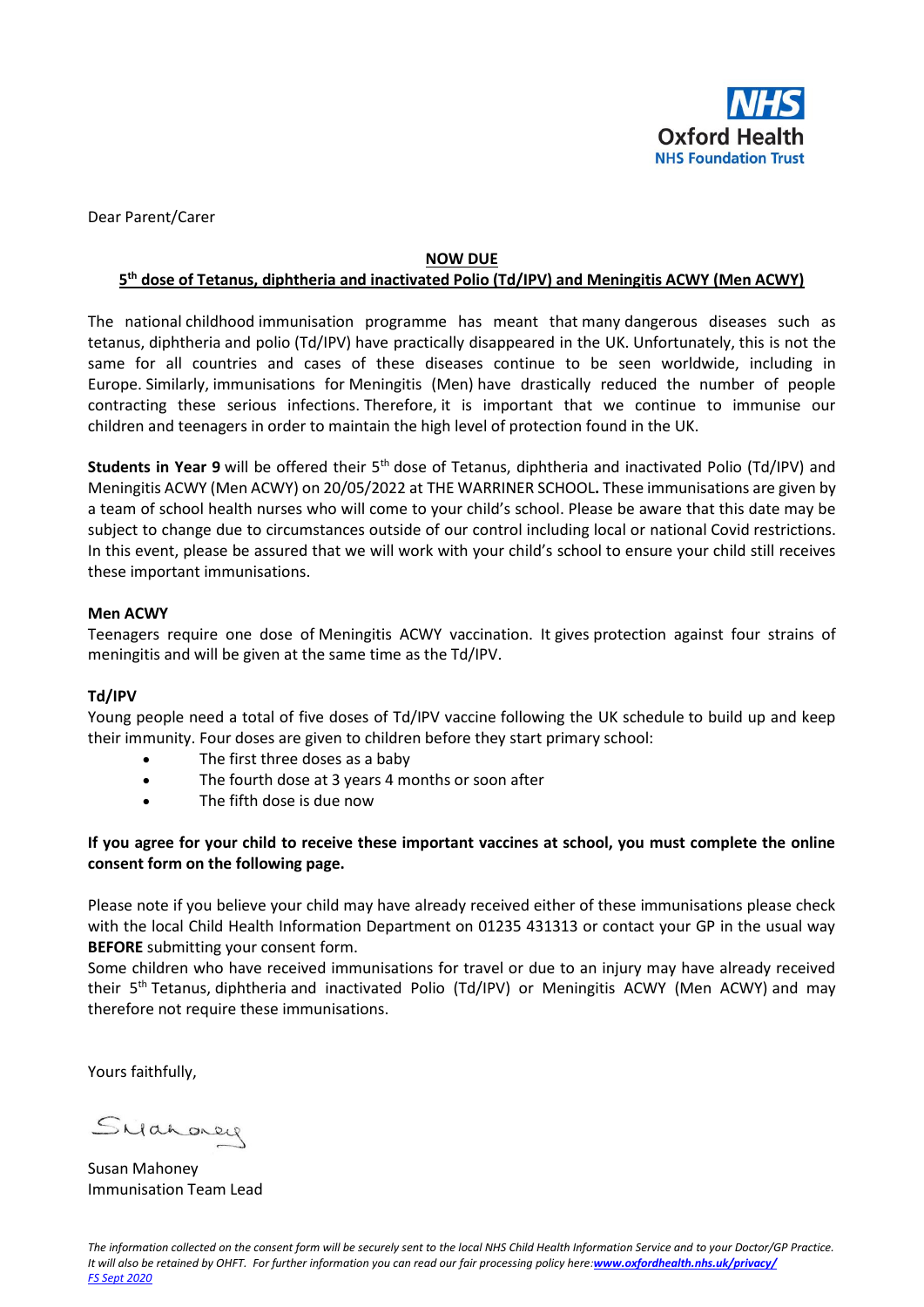

# **Tdp and Men ACWY VACCINATION CONSENT FORM**

**To access the consent form please click on the following link: <https://www.oxfordhealthimms.co.uk/Forms/DTP>**

**You will need the following information to complete the form:**

- **1. The unique code for your child's school, which is: OX142218**
- **2. Your child's NHS Number**

**If you are not sure of your child's NHS number, please follow these steps:**

- 1. Check your child's red book or a clinic letter to find the 10 digit number
- 1. Use the online NHS number finde[r link here](https://www.nhs.uk/nhs-services/online-services/find-nhs-number/)
- 2. Contact your GP surgery through their online/email advice line (where available)
- 3. If these options aren't successful, phone your GP surgery and speak to a receptionist

If you experience any problems completing the online consent form, please contact us at: [immunisationteam@oxfordhealth.nhs.uk](https://ohft365.sharepoint.com/sites/O365Grp-Covid-19vaccinationprogramme/Shared%20Documents/12-15%20Covid/COMMS/immunisationteam@oxfordhealth.nhs.uk) or call 07920 254 400.

**Please submit your form at least two full school days before the session date. The link will close on this date. If you do not submit the form in time, it may not be possible for your child to have the vaccine at school and you may have to make alternative arrangements.**

#### **Important additional information**

**Important parent/carer information -** Please read the leaflet available [here](https://assets.publishing.service.gov.uk/government/uploads/system/uploads/attachment_data/file/790731/Immunisations_for_Young_People_A5_.pdf) which explains the vaccination programme. If you require a hard copy, please contact the Immunisation Team. It is important that you read this leaflet carefully so that you are fully informed to provide consent for your child to receive the vaccination. If your child is unable to receive his or her immunisation due to absence or for another reason, a catch-up session will be arranged in school and you will be advised of this date.

#### **Declining the offer of vaccination** - Please complete and submit your consent form.

If you decide you do not want your child to receive either of the Vaccinations, please complete and submit the consent form refusing the immunisation. If you would like to share why you do not want your child to receive the vaccine, this will help us plan and improve the service.